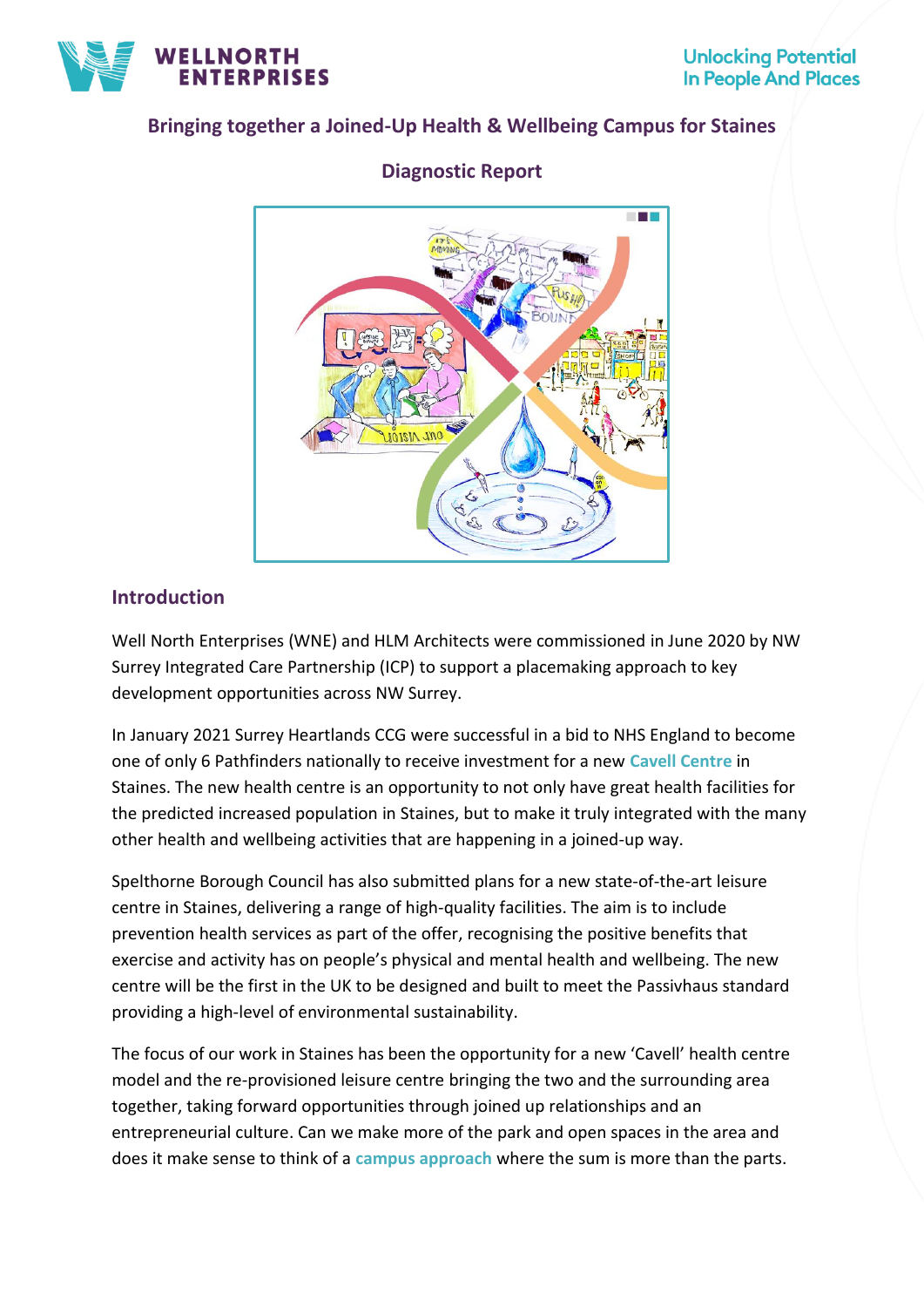#### **Unlocking Potential In People And Places**



The immersion workshop on the  $16<sup>th</sup>$  March is therefore an opportunity to ask "What is a good day in Staines?", "What are our aspirations?", and to start to chart a route to explore how collectively we can all work together to deliver real and lasting positive change.

A key initial element of this work was to work through a **'diagnostic'**, undertaking conversations with relevant stakeholders from the 'top', 'middle', and 'bottom' to understand the issues, complexities, opportunities and perspectives of interested partners including health, public, private and community sectors in this approach. This information has fed into an **'immersion'** workshop, bringing together individuals from the public, private and VCSFE sectors to help to inform a **'mobilisation'** plan, to consider opportunities to bring together people, relationships, organisations and services and agree an overall programme of change and transformation to start to envisage and then deliver the wider Campus ambition and to inform an outline business case for the new health centre.

This diagnostic report has been prepared to reflect, consider and input to the immersion workshop. It summarises the work undertaken to date in realising where opportunities exist, enabling those joining the workshop to make informed decisions.

The key focus of the 'diagnostic' work and the 'immersion' workshop is to begin to consider and explore opportunities for:-

## **Placemaking**

- Ideas that feed into the master planning exercise in Staines and planning around new housing and how they are maximised to create a real vibrant community.
- Maximising opportunities for the leisure centre development.
- Maximising skills and employment opportunities in Staines.
- Opportunities to develop the youth offer in Staines.
- Raising the aspiration what does a good day look like in Staines in 2025.

### **Cavell Centre**

- How it physically interfaces with the environment / green spaces.
- $\bullet$  How it connects to the wider community around it wellness and prevention.
- How to connect the people who use / will use both the health and leisure centre.
- Increased population from new housing over the next 10 years how does this impact services design now, the model of care and footplate planning and requirements for the health centre.
- Mental health and opportunities and routes to employment for young people.

### **What we have done so far**

• During January to March, a series of meetings and conversations have taken place with over 90 individuals from Spelthorne Borough Council, Surrey County Council, GPs and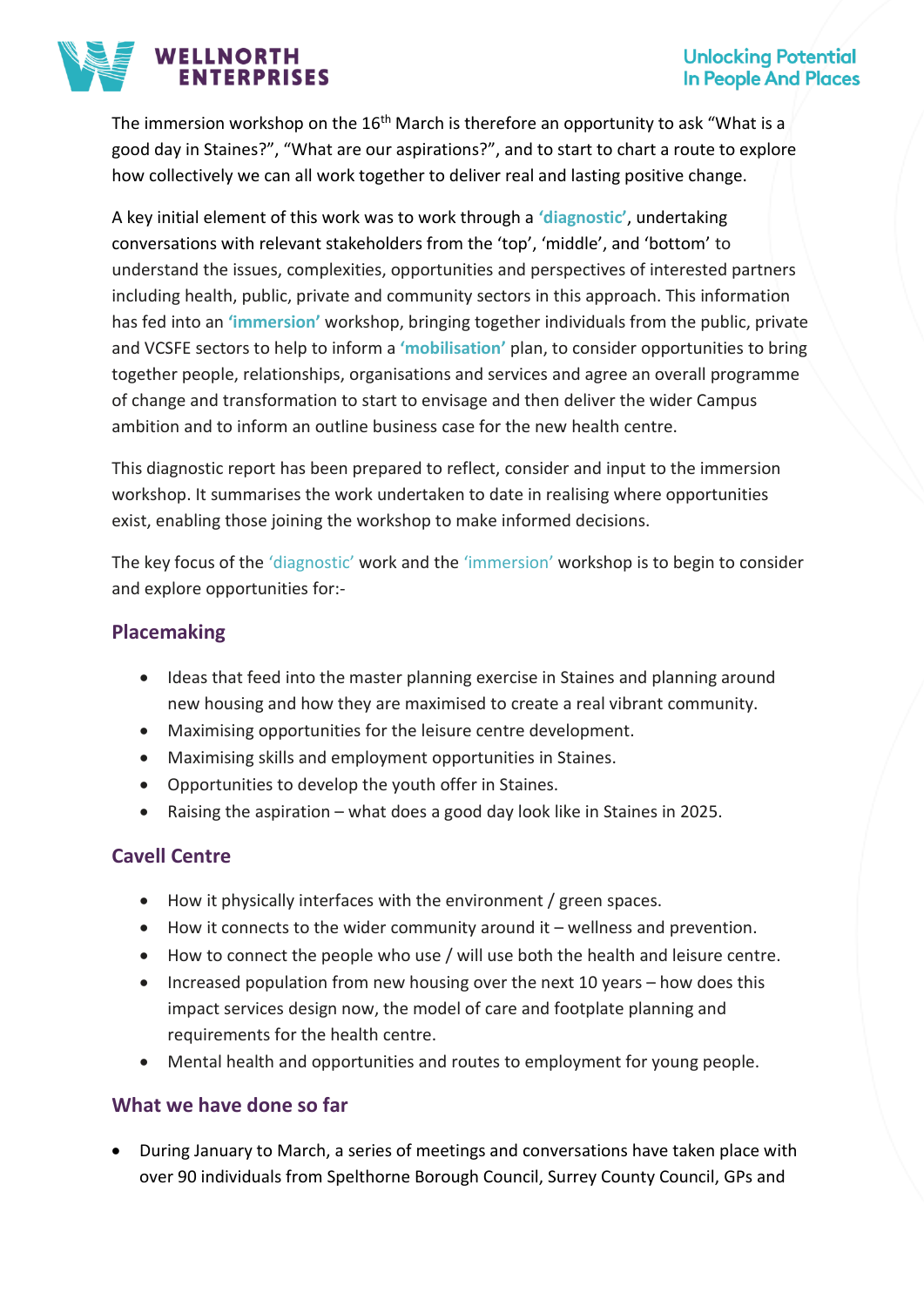# **WELLNORTH ENTERPRISES**

### **Unlocking Potential In People And Places**

health partners, and the local community within Staines including those delivering local services and organisations, community organisations, education and residents. Conversations have also taken place with other key organisations delivering services more widely across Spelthorne and Surrey to identify relationships and opportunities to connect Staines to the wider community. A full list of the names and organisations of those we have had conversations with is included on pages 10 - 12 of this document.

- Delivered a virtual webinar visit to the Bromley By Bow Centre and shared the St Paul's Way Transformation Programme as part of the diagnostic conversations. The conversations and the webinar shared the principles of the Bromley and the St Paul's Way approach as mature examples and exemplars of integration, transformation and joined up sustainable communities, to see something real and tangible that can be achieved by an aspirational mind-set and sustained commitment by a core team.
- Worked with Ashford & St Peter's Hospital to consider clinical outpatients services that could be moved out of the hospital into the Cavell Health centre and wider community settings in Staines.

# **List of Principles from Diagnostic Work**

From the diagnostic work some principles have emerged to inform the options and opportunities for a joined-up health and wellbeing campus for Staines, listed below, which will be considered and expanded at the Immersion workshop.

- Create integrated, joined up, working relationships and culture, going beyond colocation of services and organisations.
- Build a joined up entrepreneurial culture between people.
- New buildings alone don't transform culture other things need to happen.
- Culture and approach, it's not 'what's the matter with people, it's what matters to them'.
- It's not 'top down' or 'bottom up' but an 'inside out' approach.
- Find local champions in Staines a clinical lead for the Cavell Centre and a community lead, joining up opportunities from the leisure centre and wider community and stakeholders, joining the dots between the relationships for the Cavell Centre and the wider health & wellbeing placemaking piece and 'knitting it all together'.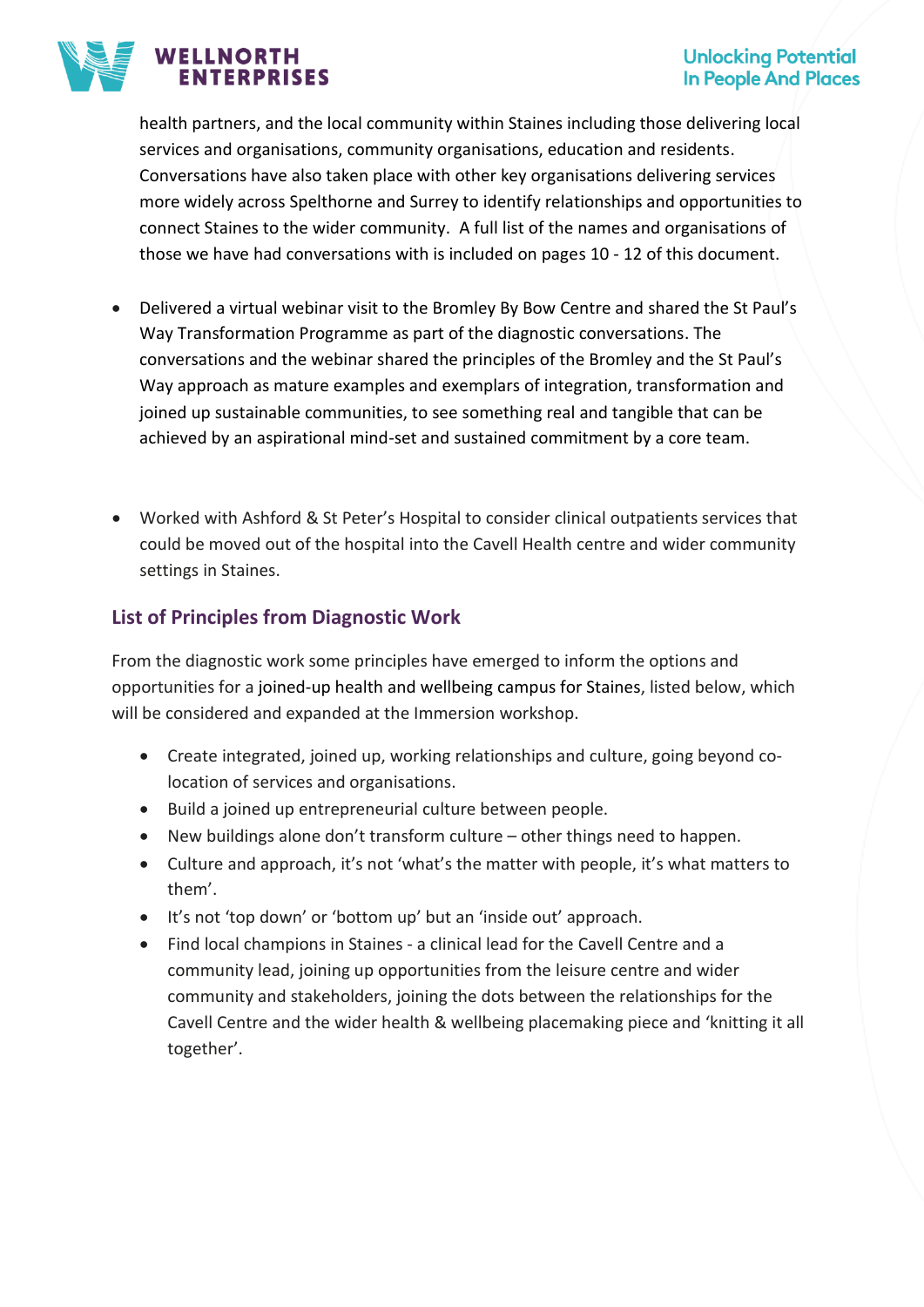

## **The Key Messages - what we have learned so far**

### **Staines – the Place**

- The need to develop a sense of place in Staines which will contribute to wider regeneration for the high street and the town centre.
- There are plans for significant new housing in Spelthorne which will considerably increase the population of the borough.
- Planning application submitted for the leisure centre and tender for new operator. Looking at prevention health services and activities as part of offer. Specification for leisure centre – will be the first passivhaus leisure centre in the UK in environmental terms.
- Spelthorne Borough Council, a major landowner in Staines, own the Elmsleigh Shopping Centre in Staines town centre.
- Staines Masterplan an opportunity deferred until April so local plan can go ahead.
- Ambition by Spelthorne Borough Council to create a practical, aspirational placemaking plan.
- Surrey Developers Forum established to deliver Placemaking ambitions across Surrey County. Partnership between 11 districts & Boroughs & 2 LEPS.



### **Routes to employment and skills**

- Skills issues in Spelthorne both highly paid and skilled jobs and low skilled, low paid jobs. Businesses are employing people from outside the Borough.
- 1 in 4 families in Staines will be affected by the impacts of Covid through furlough, job loss and redundancy. Nearly 80% of working population in Spelthorne were employed directly by Heathrow – around 3,000 people.
- Shepperton Studios, in conjunction with DWP, M3 LEP are partnering ScreenSkills on Skills to Screen – Aviation; a project focused retraining people who have lost jobs at Heathrow in the film industry.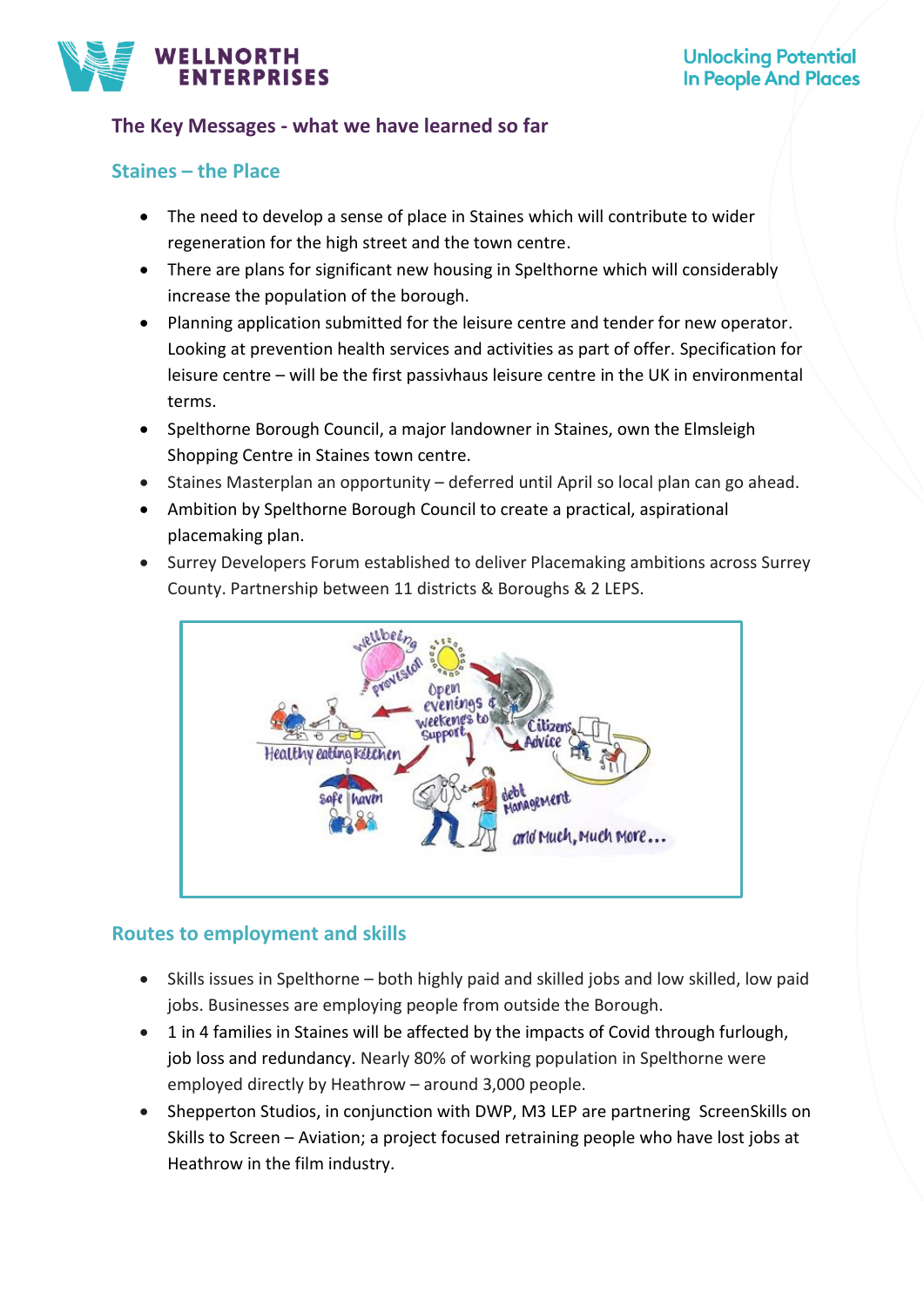### **WELLNORTH ERPRISES**

- Education Pinewood Community Outreach creating opportunities for young people in the creative sector.
- Planning granted for a £0.5 billion development at Shepperton Studios expansion will create the 2<sup>nd</sup> largest film studio in the world creating job opportunities, academies and apprenticeships.
- Opportunity to establish a Creative Sector Action Group similar model led by LEP in Buckinghamshire.



# **Community**

- Spelthorne most deprived Borough in Surrey.
- People of Spelthorne always feel it has been left behind by Surrey.
- 4 foodbanks in Spelthorne demand by local families.
- 4 community centres in Spelthorne: Ashford, Staines, Shepperton and Sunbury deliver a lot of work with dementia support.
- Staines community centre in the town centre a 'young' community centre for very active retired people.
- Stanwell youth club in the Borough. Youth provision has ended in Spelthorne. Opportunity to explore Onside Youth Zones model.
- Proposals for a hub for veterans at Fordbridge Fire Station. Land next to fire station owned by Surrey County Council – close proximity to the leisure centre and health centre.
- Homelessness in Staines, some are veterans. Spelthorne Borough Council building a homeless hostel in Staines for 25 people.
- Good voluntary organisations in the Borough. Voluntary Support North Surrey work with 400 / 500 voluntary organisations, charities, resident associations and volunteers.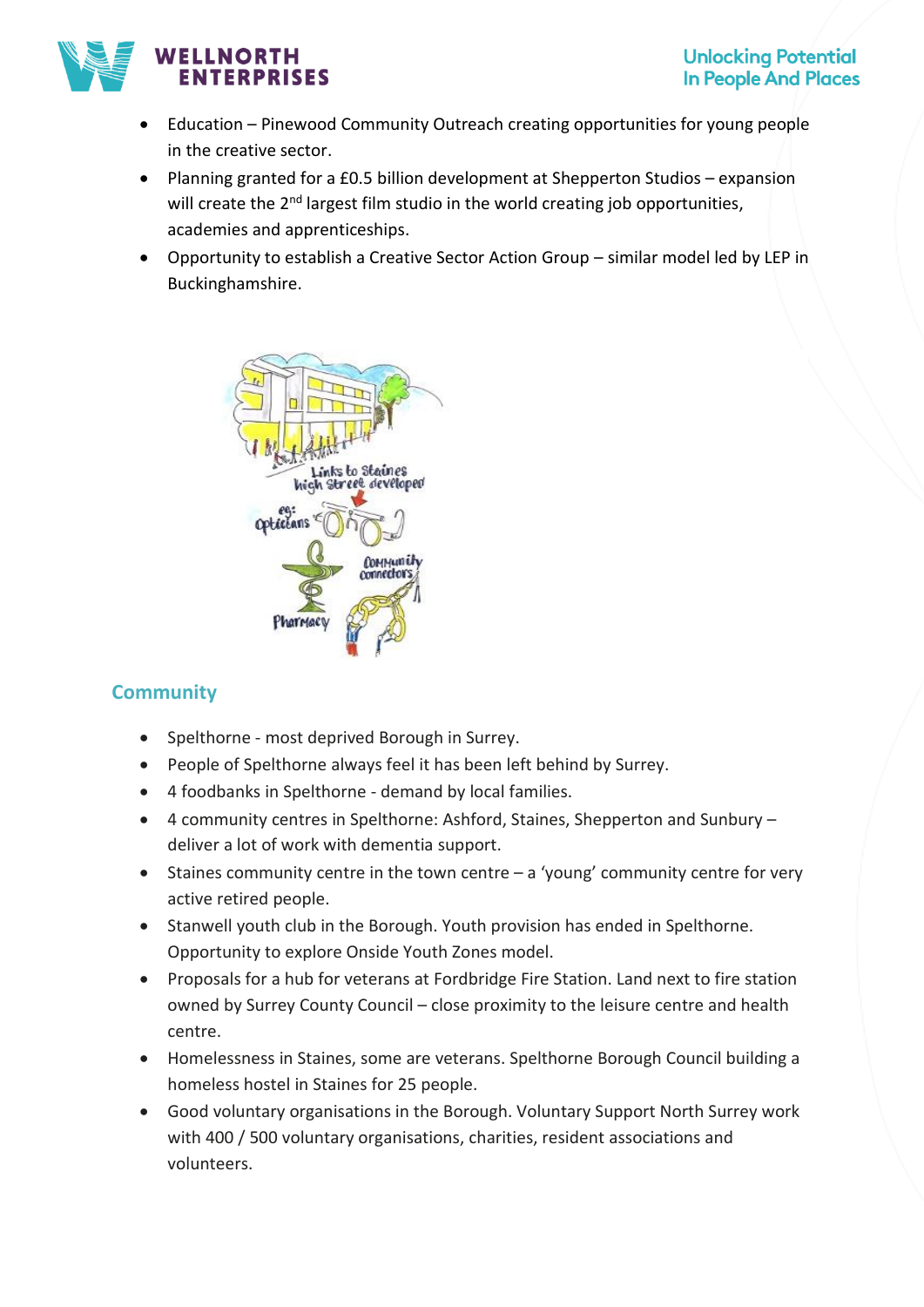## **WELLNORTH TERPRISES**

- Active Surrey supporting residents to make more active choices. Work closely with public health, ICS and ICP. Work across Surrey and from Spelthorne leisure centre. Work with the family centre, Stanwell Events and family weight management programme.
- Council used to have a 'community link' corridor in the council offices where community groups were based.
- Mixed communities in Spelthorne very wealthy and very poor very educated and poorly educated. A lot of travellers in Spelthorne. Have been around 40/50 unauthorised encampments. Try to bring Public Health in to help. Stanwell massive problem.
- Bronzefield remand prison in Spelthorne. Some houses in Spelthorne used as bail hostels for ex-offenders. Some women from prison will be released into bail hostels and will use food banks. Linking to health and wellbeing campus approach. Spelthorne food banks providing catered food parcels for women leaving prison.
- $\bullet$  6<sup>th</sup> Staines Scouts group would like to be part of campus environment 100 members supporting teens delivering a balanced programme of activities for physical and mental stimulus across year groups.
- Don't assume about putting a new health centre in Staines and everyone will come. Many people in Staines don't have cars and will need public transport access.
- Lots of new community groups created due to Covid responses don't have a lot to do with the GPs in Staines.
- Stanwell Family Centre support to vulnerable families all referrals from children's services. Deliver a lot of partnership working / outreach.
- Social Prescribing integrate social prescribing into primary care, public health, health inequalities and wider social determinants. Requirement for alternative health therapies, acupuncture etc.
- Business model for social prescribing doesn't work. Local charities and community groups getting lots of referrals but don't receive any direct resource or funding.
- Lots of hidden deprivation residents living in big houses, but need support in caring for elderly / vulnerable adults or children – difficult to access support.
- Leisure centre was used for social gatherings for carers and the cared for, providing. respite, bringing the community together.
- Need to educate people how to manage their own health, how to eat well etc.

# **A2Dominion Housing Provider Supporting Local Communities**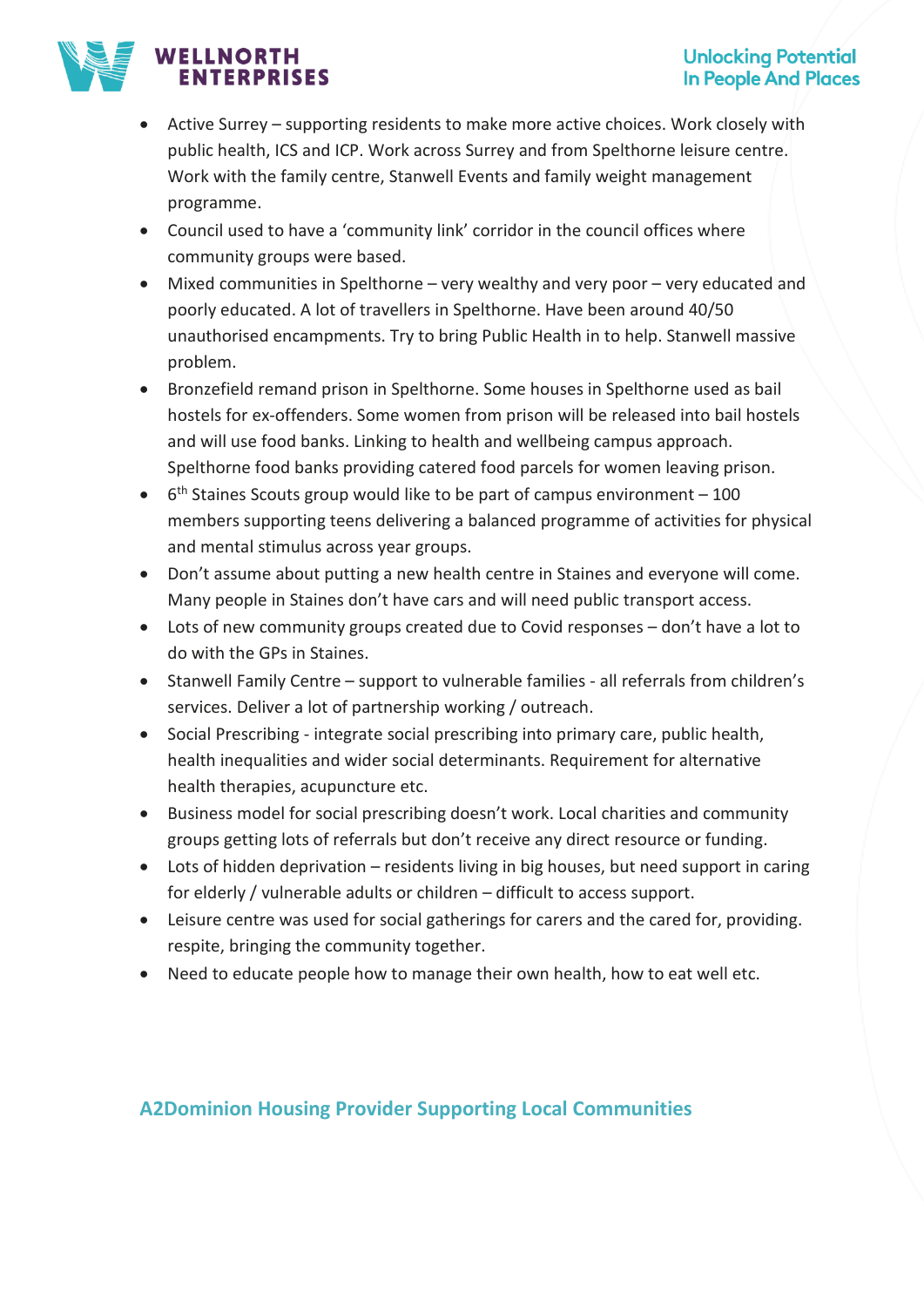# **WELLNORTH ENTERPRISES**

- Have a community & enterprise team. Help people to set up own businesses with investment. Provide digital inclusion and tenancy support / financial inclusion team. Supporting mental health and helping people to find work.
- Spelthorne has a good over 70's offer. Find out what local people want and help them to access services. Starting to tackle loneliness.
- Have developed a health entrepreneurs programme residents wanting to create business that provide health benefits for local people.
- Advice Plus Service funded by Spelthorne Borough Council aim to get things delivered from one space.
- A2D Communities Team are looking to redesign their offer opportunity to link with health and leisure centre Campus approach.

# **Green Spaces / Green Social Prescribing Programme**

- Surrey Heartlands and Surrey County Council secured funding as one of 7 'test and learn' pilots across the country to deliver a 2-year test programme which will then be scaled up nationally.
- Have developed a network of 90 /100 organisations across Surrey, across environment, care and nature. Setting up working groups for people to engage.
- Establishing a baseline of what is already being delivered around green social prescribing locally.
- Some of the at-risk groups are not accessing green spaces, some residents cannot afford to use green spaces e.g National Trust spaces due to the transport costs of getting there.
- Social barriers and language barriers of accessing green social prescribing e.g. confidence of muslim women's group to go to green spaces.
- There are no pathways to refer people to green social prescribing.
- Training the green sector environment is part of the bid / community capacity building / community champions / self-referral etc. Organising all of this in a series of working groups with focus on areas of deprivation for Stanwell, South East Surrey and non-geographical communities including BAME, people in care facilities, people with learning difficulties who use green spaces less. Link with 'Imagine' horticulture project at ASPH.
- Spelthorne Borough Council own the building in the park. Opportunity to connect the park with the green spaces / social prescribing opportunity.
- Thorpe Hey Meadow and Staines Moor one of biggest nature reserve opportunities.
- Surrey Wildlife Trust developing a more entrepreneurial approach to the natural environment and health. Need a sustainability plan – deliver project in communities but need an exit plan. Want to focus on co-ordinating, training, empowering organisations to deliver themselves. Interested in bringing green opportunities to infrastructure that already exists.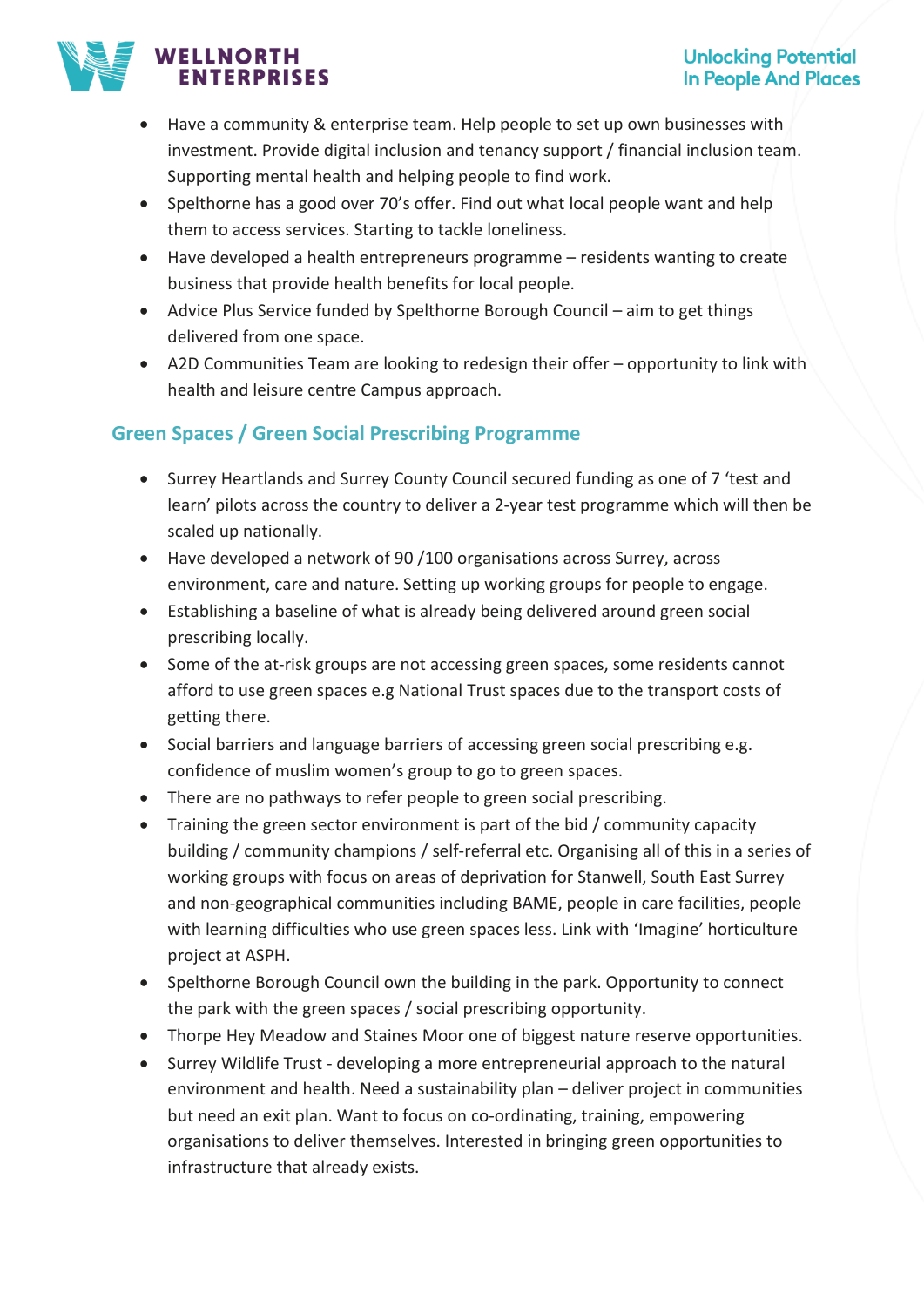### **Unlocking Potential In People And Places**



• Disabled water ski centre in Staines on one of the reservoirs. Picnic in the parks / open green spaces.

### **Potential Opportunities**

As part our wider work with the ICP WNE have been developing a range of partnership opportunities with best of class.

#### **Youth zone**

You will be hearing more of this potential opportunity at the Immersion. Should we explore a Youth zone as part of the master-planning process for Staines city centre.

*"Each Youth Zone provides local young people aged between eight and 19, or up to 25 with a disability, affordable access to high-quality sports, arts and leisure facilities and activities, seven days a week, 52 weeks a year. This universal offer is complemented by crucial, targeted services that support employability, wellbeing, and health, helping those young people who need additional support."*

#### **YEME Architects**

We'll also be hearing from Yemi Architects, a group of very innovate architects. We have been working with them in Bradford and Leicester. They have developed Yeme Tech:

*"Yeme Tech comprehensively collates community asset and activity data, enabling deep analysis of neighbourhood interaction opportunities around activities, assets and events. The associated Community App platform enables public and private organisations to intuitively introduce community activities to their user and/or resident groups.* 

*The Community Data Platform serves to reduce isolation and loneliness and strengthens local communities by encouraging greater interaction, activity and social purpose."* 

#### **Tribe**

There is an opportunity to be part of a high-profile national pilot to find new ways of supporting elderly people. The ICP is making a decision about this on the  $19<sup>th</sup>$  March.

*"We are tackling challenges created by an ageing population and dated care models, while creating new opportunities for all. Tribe rethinks micro-commissioning, social prescribing and social action to improve quality of life for older people and generate thousands of new paid and voluntary opportunities."*

### **Opportunity - Bringing Together a Health & Wellbeing Campus Approach**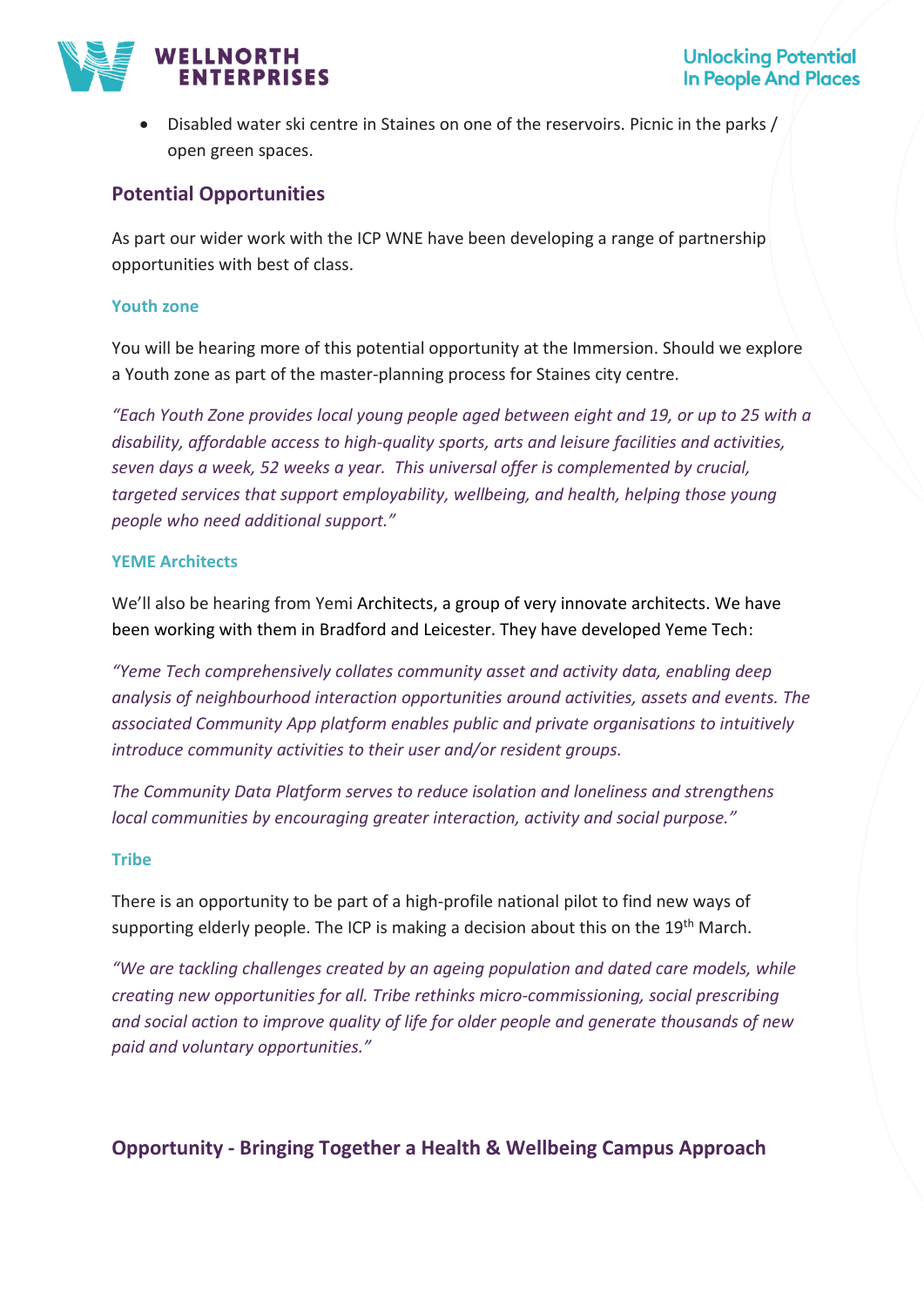### **Unlocking Potential In People And Places**



A key part of the Cavell Centre approach is building a sense of place – 'this is how we do things in Staines'. Not all services need to be delivered from the centre itself, other surrounding places should feel part of the model as well as providing opportunities to address the wider social determinants of health.

If we think in terms of an onion, with the core being the Cavell Centre, then other layers include other elements of wider health and care system including services from the leisure centre, high street, surrounding green spaces, local care providers, independent and private sector practitioners and the voluntary, community, social enterprise and faith sector.

Other layers include, schools and other education establishments, youth provision, employers and local businesses, housing providers, police, youth and criminal justice, welfare programmes, training, and access to enterprise and employment programmes.

The Campus approach will deliver an opportunity for a 'hub' and 'spokes' model of service delivery with the hub being the new health centre in Staines with spokes to:-

- local social and wellbeing services e.g. leisure centre, social care, housing, citizens advice, debt management, food banks
- business on the high street e.g. ophthalmology services, hearing services, pharmacist, links to schools and colleges e.g. healthy eating, practical cooking etc
- links to and from Ashford & St Peters



**List of everyone we've spoken to so far.**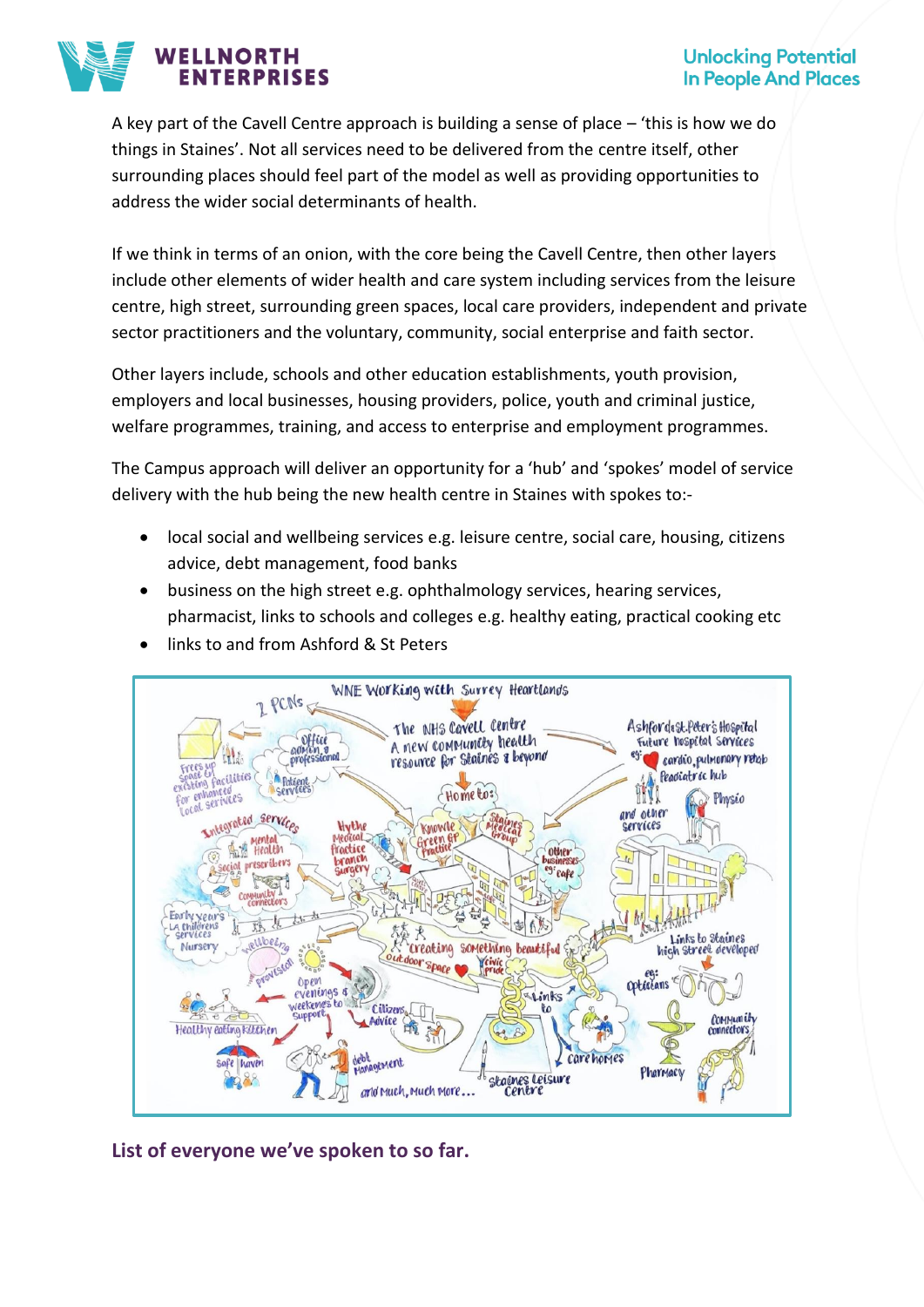

| <b>Name</b>                  | <b>Organisation</b>                                                   |
|------------------------------|-----------------------------------------------------------------------|
| Daniel Mouawad               | Spelthorne Borough Council, Chief Executive                           |
| Lee O'Neill                  | Spelthorne Borough Council, Deputy Chief Executive                    |
| <b>Heather Morgan</b>        | Spelthorne Borough Council, Group Head Regeneration and               |
|                              | Growth                                                                |
| Deborah Ashman               | Spelthorne Borough Council, Joint Head of Community                   |
|                              | Wellbeing                                                             |
| Cllr John Boughtflower       | Spelthorne Borough Council, Leader                                    |
| <b>Cllr Maureen Attewell</b> | Spelthorne Borough Council, Spelthorne Cabinet                        |
| <b>Cllr Alison Griffiths</b> | Surrey County Council, Councillor                                     |
| Nick Wood Dow, DL            | President, 6 <sup>th</sup> Staines Scout Group & Deputy Lieutenant of |
|                              | Surrey                                                                |
| Elizabeth Wood Dow, OBE      | Chair of Trustees, Manna Food Bank, Staines & Vice-Chair of           |
|                              | Governing Body for Manor Mead & Walton Leigh Special                  |
|                              | <b>Needs Schools</b>                                                  |
| Jean Pinkerton               | Staines Rotary Club and local resident                                |
| <b>Christine Bannister</b>   | Shop Mobility, Chair, and local resident                              |
| Sue Wales                    | Ashford & St Peters Hospitals NHS Foundation Trust, Head of           |
|                              | <b>Strategic Transformation</b>                                       |
| David Greenwood              | Surrey County Council, Green Spaces                                   |
| Jo Gravier                   | NWS Integrated Care Partnership, Commissioning Manager                |
| Neil Selby                   | NHS Surrey Heartlands CCG, Commissioning Manager Frailty              |
|                              | & Integrated Care                                                     |
| Rebecca Brooker              | Surrey County Council, Communities and Prevention Lead                |
| Charlotte Long               | Active Surrey, Health Manager                                         |
| Lawrie Baker                 | Active Surrey, Head of Strategic Relationships                        |
| Sarah Jane Chimbwandira      | Surrey Wildlife Trust, Chief Executive                                |
| Aimee Clarke                 | Surrey Wildlife Trust, Director People Engagement                     |
| Keir Schiltz                 | <b>Surrey County Council, Youth Services</b>                          |
| Inspector Maxine Cilia       | Chair of Surrey Women's Network, Spelthorne Borough                   |
|                              | Commander                                                             |
| Oliver Judges                | Surrey County Council/ Surrey Heartlands ICS, Assistant               |
|                              | <b>Director Health Estates</b>                                        |
| <b>Nick Cummings</b>         | Spelthorne Borough Council, Assets Team                               |
| <b>Richard Mortimer</b>      | Spelthorne Borough Council, Assets Team                               |
| <b>Gary Waters</b>           | 6 <sup>th</sup> Staines Scout Group, Chair                            |
| Harvey Hieke                 | 6 <sup>th</sup> Staines Scout Group, Leader                           |
| Wendy                        | Local GP Practice Manager                                             |
| Andrew Smith                 | Pinewood Studios Group                                                |
| Aoife Stone                  | A2 Dominion Housing, Community Investment Projects Team               |
|                              | Manager                                                               |
| Joanne Jones                 | NHS Surrey Heartlands Clinical Commissioning Group,                   |
|                              | <b>Communications Manager</b>                                         |
| Kathryn Maidment             | Pinewood Studios Group, Senior Community and Education                |
|                              | Outreach Manager                                                      |
| Jane Robinson                | Spelthorne Borough Council, Principal Planning Officer                |
| Ann Biggs                    | Spelthorne Borough Council, Strategic Planning Manager                |
| Joanne Ghazaleh              | Spelthorne Borough Council, Infrastructure Delivery Co-               |
|                              | ordinator                                                             |
| <b>Craig Hatton</b>          | Spelthorne Borough Council, Planning Officer                          |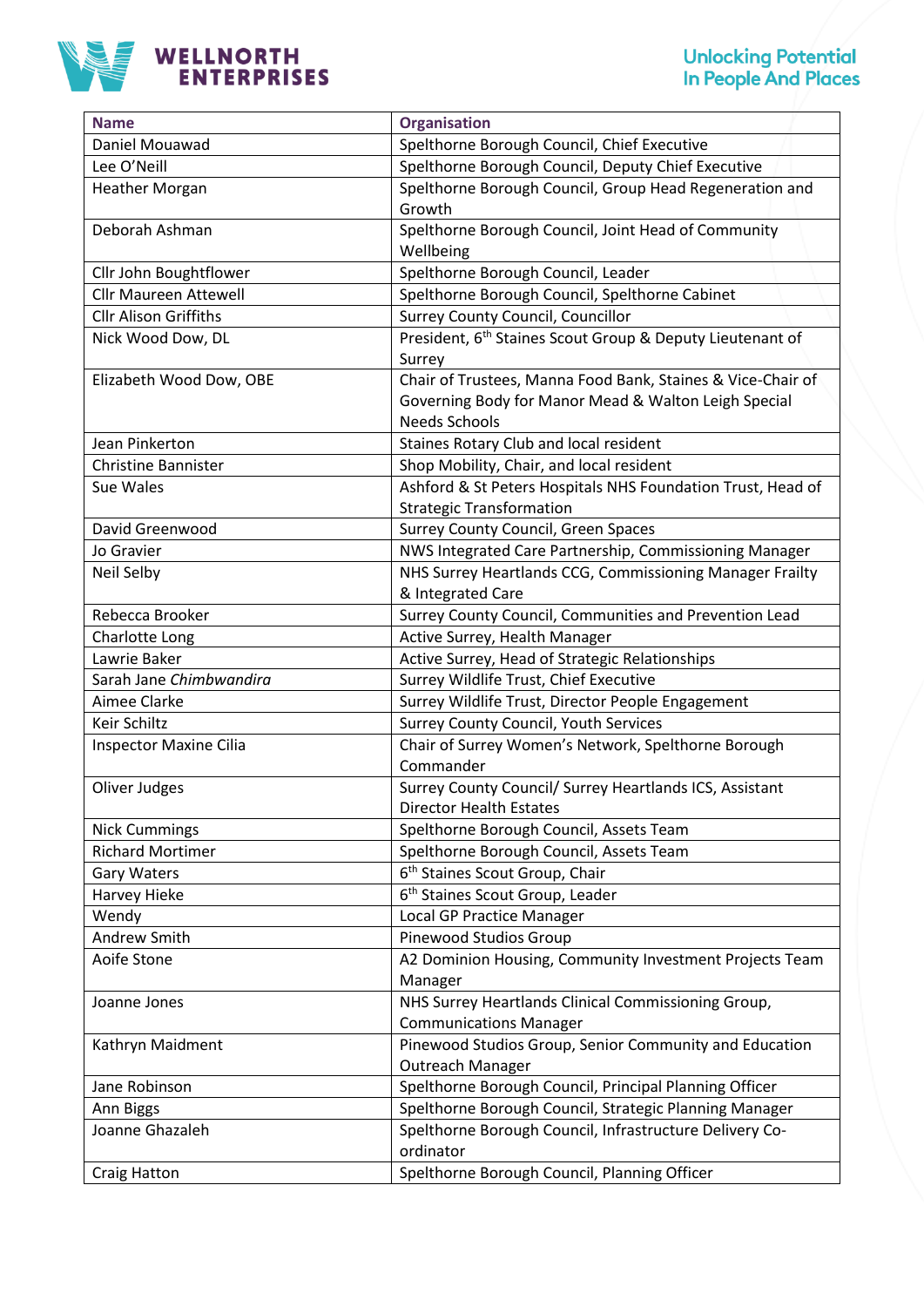

| <b>Kathy Slack</b>                | Enterprise M3 LEP, CEO                                      |
|-----------------------------------|-------------------------------------------------------------|
| Louise Punter & Executive Members | Surrey Chamber of Commerce, CEO                             |
| Muhammad Husain Kazi              | Ashford & Staines Community Centre, Community Imam &        |
|                                   | Liaison Officer                                             |
| Janette Breese                    | Stanwell Family Centre, Manager                             |
| Jane Soothill                     | <b>Surrey County Council, Social Prescribing</b>            |
| <b>Tracey Carter</b>              | Spelthorne Borough Council, Senior Economic Development     |
|                                   | Officer. Spelthorne Business Forum, Chair                   |
| Keith McGorry                     | Spelthorne Borough Council, Economic Development Manage     |
| Jacqui Maclean                    | <b>Action for Carers</b>                                    |
| <b>Alison Moray</b>               | <b>Voluntary Support North Surrey</b>                       |
| Solette Sheppardson               | Voluntary Support North Surrey, CEO                         |
| Anne Damerell                     | Spelthorne health & wellbeing charities and community       |
|                                   | groups                                                      |
| Anita Bedford                     | Childbase Nursery, Deputy Manager,                          |
| Mary Ellen McCarthy               | Lumen Learning Trust, Executive Principal,                  |
| Rebecca Hutton                    | Buckland Primary School & Nursery, Head Teacher,            |
| Paul Grimwood                     | Riverbridge Primary School & Nursery, Head Teacher          |
| <b>Andrew Price</b>               | Surrey County Council, Adult Social Care Senior             |
|                                   | <b>Commissioning Manager</b>                                |
| Kamal Mehmood                     | Spelthorne Borough Council, Armed Forces Partnership        |
|                                   | Manager                                                     |
| <b>Tony Bennett</b>               | <b>MIND</b>                                                 |
| Dr Amitesh Vasistha               | Primary Care Network Lead                                   |
| Dr Ragjit Rai                     | <b>Primary Care Network Lead</b>                            |
| Dr Mohsin Salahuddin              | Hythe Medical Practice, GP Partner                          |
| Natalie Bhadresa                  | Hythe Medical Practice, Practice Manager                    |
| Dr Ro Shaunak                     | <b>Staines Medical Practice, GP Partner</b>                 |
| Annie Crowhurst                   | Staines Medical Practice, Practice Manager                  |
| Dr Vineet Thapar                  | Knowle Green Medical Practice, GP Partner                   |
| <b>Catherine Simms</b>            | Knowle Green Medical Practice, Practice Manager             |
| Nikki Mallinder                   | NHS Surrey Heartlands CCG, Associate Director of Primary    |
|                                   | Care                                                        |
| Tom Smerdon                       | Ashford & St Peter's Hospitals NHS FT, Director of Strategy |
|                                   | and Sustainability                                          |
| Stephen Hepworth                  | Ashford & St Peter's Hospitals NHS FT, Director of Planning |
|                                   | and Contracting                                             |
| <b>Sarah Tomkins</b>              | CSH Surrey, Director of Adult Services                      |
| Charlotte Vitty                   | CSH Surrey, CFO and Estates Lead                            |
| <b>Helen Cook</b>                 | CSH Surrey, Director of Children's Services                 |
| Yvette Nicholson                  | <b>CSH Surrey</b>                                           |
| Narinder Bedi                     | NHS Surrey Heartlands CCG, Head of Planned Care             |
| Gigi Lanlois-Pearson              | <b>Primary Care Contact Manager</b>                         |
| Liz Patroe                        | NHS Surrey Heartlands CCG, Head of Engagement               |
| Paula Asberry                     | NHS Surrey Heartlands CCG, Head of non-acute contracts      |
| Simon Seymore-Marsh               | Surrey and Borders Partnership NHS FT, Head of Asset        |
|                                   | Management                                                  |
| Sara McMullen                     | NW Surrey ICP, Interim Head Urgent and Integrated Care      |
| Dr Sheikh                         | Locum GP, MSK Pathway Lead                                  |
| Sue Murphy                        | Catalyst, CEO                                               |